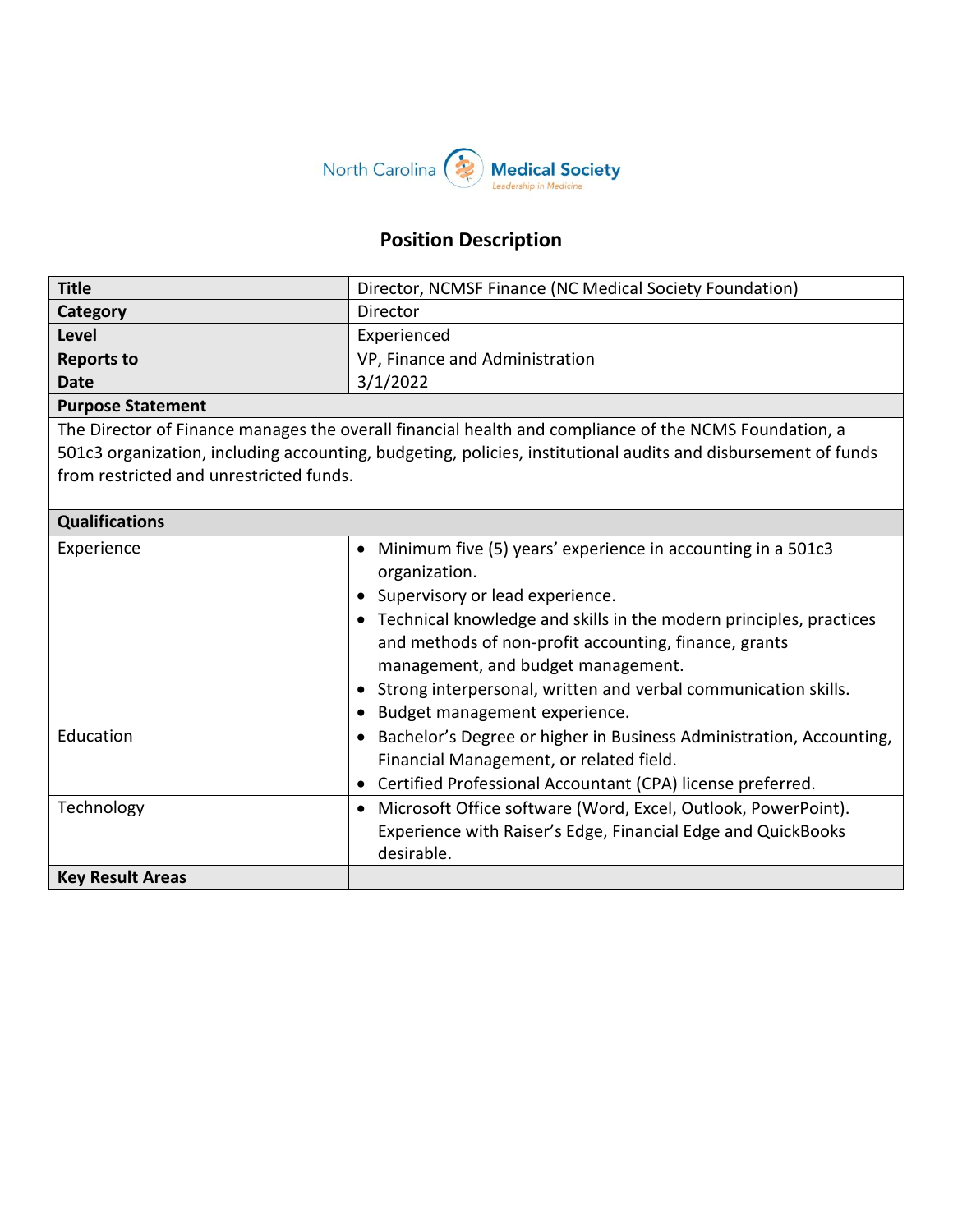| Finance                                                                                          | • Ensure that the financial objectives of programs align with NCMSF                                                                                                                                                                                                                                                                                                                                                                                                                                                                                                                                                                                                                                                                                                                            |
|--------------------------------------------------------------------------------------------------|------------------------------------------------------------------------------------------------------------------------------------------------------------------------------------------------------------------------------------------------------------------------------------------------------------------------------------------------------------------------------------------------------------------------------------------------------------------------------------------------------------------------------------------------------------------------------------------------------------------------------------------------------------------------------------------------------------------------------------------------------------------------------------------------|
| Management                                                                                       | mission and goals, including restricted and unrestricted funds.<br>Collaborate with Program Directors in budget planning and<br>$\bullet$<br>management; provide consultation on individual program needs<br>and relation to the NCMSF's overall goals, financial position, and<br>funding abilities.<br>• Ensure appropriate NCMSF salary allocation (to grants, programs or<br>NCMS, if budgeted by NCMS).<br>Participate in the evaluation of new programs/projects to ensure<br>$\bullet$<br>operational, technological, and financial needs are met.<br>• Support presentation of NCMSF's financial health and needs to                                                                                                                                                                   |
|                                                                                                  | leaders, donors, and grantors.                                                                                                                                                                                                                                                                                                                                                                                                                                                                                                                                                                                                                                                                                                                                                                 |
| <b>Restricted Funds Management</b><br>(Contracts/Grants)<br><b>Unrestricted Funds Management</b> | Manages fiscal aspects of contracts, grants and negotiated<br>agreements.<br>Develop standard program criteria and contract language for<br>NCMSF contracts and grants.<br>Collaborate with Program Directors on grant and contract<br>$\bullet$<br>development to support revenue and expense needs such as<br>salaries, direct and indirect expenses (current standard is 15%).<br>Configure accounting system to track costs of each grant and<br>contract separately, instead of in the aggregate. Provide monthly<br>reporting to Program Directors and Leadership.<br>Ensure grant compliance and support reporting needs.<br>Assess opportunities for growing NCMSF via contract and grants<br>management.<br>Collaborate with Development Team and Leadership on                       |
|                                                                                                  | $\bullet$<br>unrestricted funding needs and management. (Current cash<br>balance goal is \$500,000).                                                                                                                                                                                                                                                                                                                                                                                                                                                                                                                                                                                                                                                                                           |
| Accounting                                                                                       | Monitor department finance to ensure appropriate resource<br>allocation.<br>Manage organizational cash flow and forecasting.<br>Maintain NCMSF accounting system and records to ensure<br>compliance with accounting regulations, tax rules and donor<br>agreements.<br>Utilize ADP to highest level to ensure that we are tracking time<br>$\bullet$<br>correctly and comply with donor agreements and tax regulations.<br>• Provide accounting information to support needs of grantors (such<br>as the NCPRO, Physicians Foundation, KBR).<br>Execute Community Practitioner Program (CPP) payments monthly.<br>$\bullet$<br>Manage payables and check runs.<br>$\bullet$<br>Reconcile investment statements.<br>٠<br>Provide monthly financials for staff and NCMS Board of Trustees.<br>٠ |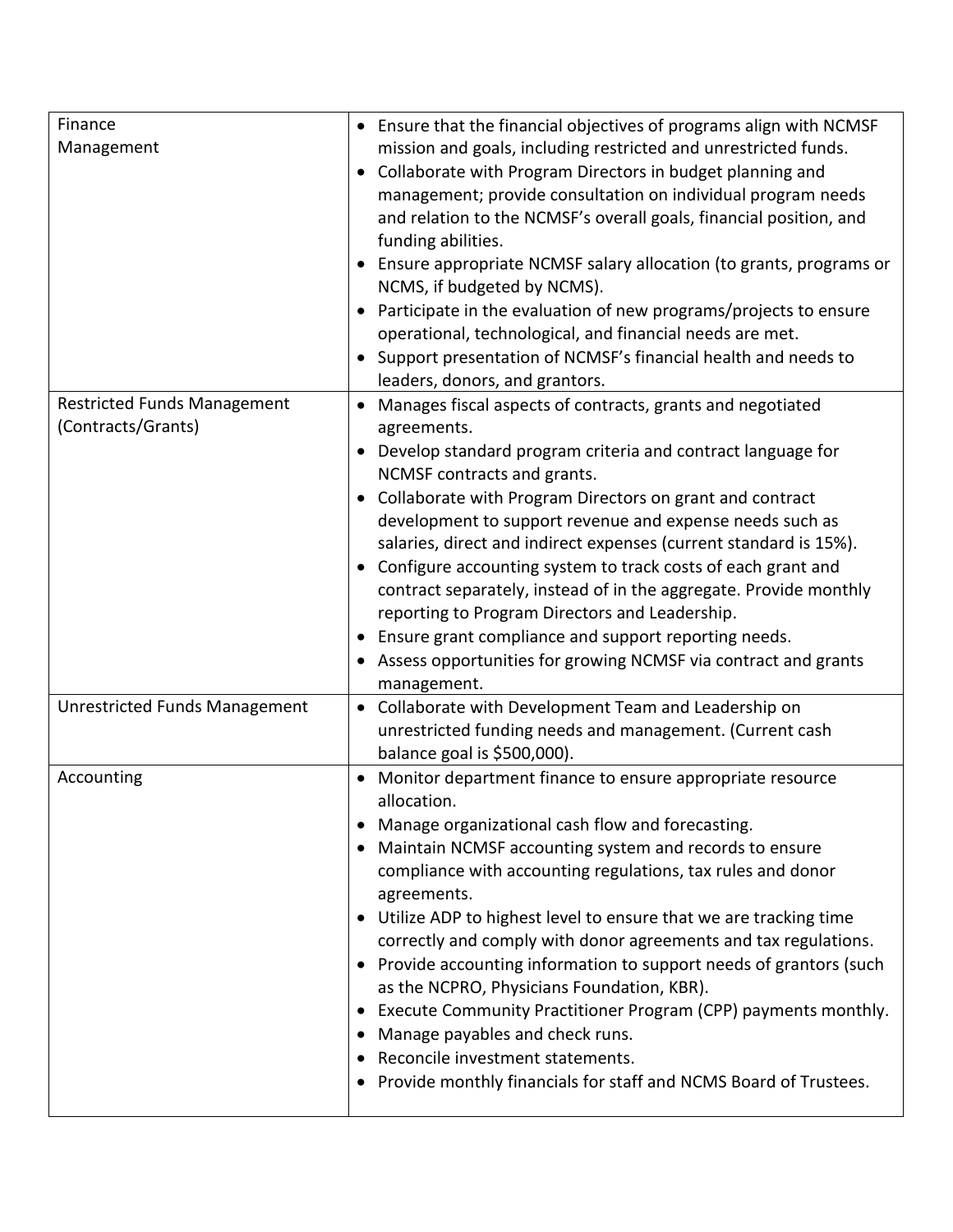| Audit                                                                               | • Lead the annual audit process. Coordinate with external auditors             |  |
|-------------------------------------------------------------------------------------|--------------------------------------------------------------------------------|--|
|                                                                                     | and committees.                                                                |  |
|                                                                                     | • Prepare NCMSF for audit by February 1, with goal of audit report             |  |
|                                                                                     | delivery prior to May 31.                                                      |  |
|                                                                                     | Protect corporate separation of NCMS and NCMSF as entities in the<br>$\bullet$ |  |
|                                                                                     | audit process. (Such as ensuring financial statements do not                   |  |
|                                                                                     | indicate that the Foundation is controlled by NCMS).                           |  |
|                                                                                     | Ensure "arms-length" evaluation of transaction between NCMS and                |  |
|                                                                                     | NCMSF to comply with regulatory and tax regulations.                           |  |
| Unrelated Business Income Tax                                                       | Monitor UBIT impact on current unrestricted funds and new<br>$\bullet$         |  |
| (UBIT)                                                                              | sources of revenue.                                                            |  |
| Sales Tax                                                                           | File sales tax returns.<br>$\bullet$                                           |  |
|                                                                                     | Evaluate sales tax implications on existing revenue sources and new            |  |
|                                                                                     | revenue sources.                                                               |  |
| Technology                                                                          | • Ensure that the NCMSF database complies with minimum                         |  |
|                                                                                     | technology standards, such as NIST, COBIT, etc).                               |  |
|                                                                                     | • Arrange for third party audits to ensure that controls are adequate          |  |
|                                                                                     | where necessary.                                                               |  |
|                                                                                     | Ensure compliance with regulations and technology standards for                |  |
|                                                                                     | any HIPAA protected data.                                                      |  |
|                                                                                     | Manage Raisers Edge software and provide backup to RE                          |  |
|                                                                                     | Administrator role, if needed.                                                 |  |
| <b>New Projects</b>                                                                 | Proactively participate in the development of new grants/new<br>$\bullet$      |  |
|                                                                                     | contracts/new projects.                                                        |  |
|                                                                                     | • Develop process for addressing unanticipated expenses.                       |  |
|                                                                                     | Review the availability and process for utilizing and managing                 |  |
|                                                                                     | outside consultants.                                                           |  |
| <b>Strategic Commitment</b>                                                         |                                                                                |  |
| A. Understand NCMS Enterprise vision, mission, goals, and values.                   |                                                                                |  |
| B. Actively promote NCMS Enterprise to members, non-members and other stakeholders. |                                                                                |  |

C. Support an environment that encourages teamwork; open, honest and respectful communications; and where every team member is valued and accountable.

**Growth Opportunities**